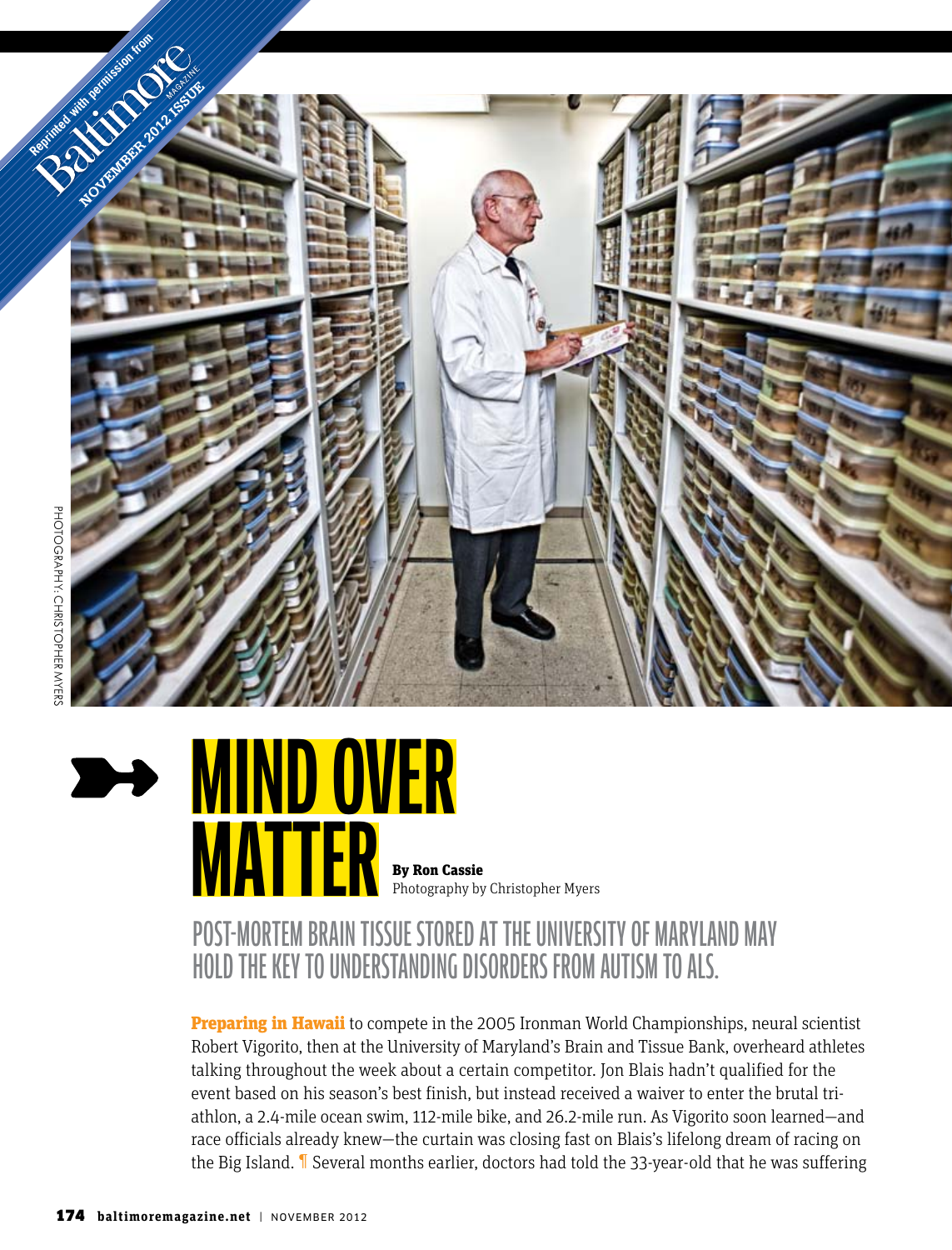Ronald H. Zielke, Ph.D., professor at the University of Maryland School of Medicine, created the Brain and Tissue Bank two decades ago.

from symptoms of amyotrophic lateral sclerosis, also known as Lou Gehrig's disease.

"Of course, I knew very well what ALS was and that no one with that diagnosis could do this race," says Vigorito. "I was at the finish line when Jon, in the joy of the moment, 'log-rolled' [on his stomach] across in 16 hours and 48 minutes—11.5 minutes before the 17-hour cutoff. It was emotional, obviously, and I congratulated him afterwards. We decided to keep in touch, and then I got to know his family, too."

The following year, Blais, who had become an advocate for ALS research in the short period following his diagnosis, returned to Kona in a wheelchair, meeting Vigorito again. A month later, after Vigorito competed in another triathlon in Florida, where Blais lived but was quickly deteriorating, the neural scientist addressed the elephant in the room. "I finally said, 'Jon, you know where I work, and you know what I do [harvesting brain tissue for research]. We need to have a talk."

Blais had expressed interest in donating his brain to science previously, but nothing firm had been set. Both men knew tissue donation, enabling future research, at least offered the potential of something good coming from Blais's heartbreaking circumstances. Vigorito promised Blais that when the moment came, he would remove his friend's brain himself, as well as necessary spinal-cord tissue and periphery nerves, taking every care that the job would be done properly. Six months later, the brain-and-spinal-nerve-cell disease that reduced Blais to a blind quadriplegic, unable to talk or swallow, killed him. At home on a Sunday night, Vigorito took a brief call from Blais's mother, who broke the news. With a 24-hour window for most tissue recovery, Vigorito flew to Florida the next morning. Arrangements

were already in place with a local funeral parlor for Vigorito to do his work. Afterwards, as he returned to Howard County, FedEx delivered Blais's tissue, sealed and packed into dry ice and in a Styrofoam cooler, to the Brain and Tissue Bank on West Baltimore Street for freezer storage.

"The thing Jon often pointed out to people was that in the 75 years since Lou Gehrig, the Yankee slugger, had received *his* diagnosis, the treatment essentially remains the same—there isn't one," says Robert Blais, Jon's father. "It's a death sentence. And in terms of being an advocate for research, Jon always wanted to 'walk the talk,' which meant, to him, making the donation."

This summer, the National Institute of Child Health and Human Development (NICHD) Brain and Tissue Bank

## **Breakthroughs in several developmental disorders are on the Horizon, says Melissa Parisi of NIchd.**

at the University of Maryland School of Medicine marked 20 years of providing needed tissue to researchers studying hundreds of disorders, with a strong emphasis on childhood issues, such as Down Syndrome, autism, cerebral palsy, and sudden infant death syndrome (SIDS). The bank also collects a much smaller percentage of tissue for adult degenerative disorders, including ALS, Parkinson's disease, sickle-cell disease, and Alzheimer's. The Blazeman Foundation, founded by Jon Blais's family, reached an agreement earlier this year with the University of Maryland bank for ALS patients to donate their tissue there post-mortem.

Many of the 3,500 brain donations on hand belong to children and adults with extremely rare conditions; however, "control" samples from healthy individuals are also gathered. To date, scientists from 23 countries have received tissue from the brain bank, one of the world's largest such facilities, publishing 540 research papers.

"The Brain and Tissue Bank is a unique resource, in that they collect tissue from predominately in the U.S., but distribute it, meeting Institutional Review Board protocol requirements, to researchers all over the world," says Melissa Parisi, chief of the Intellectual and Developmental Disabilities Branch at the NICHD. Parisi points out that animal brain tissue, while valuable for some research, inevitably falls short in meeting the needs of scientists working on genetic and other disorders. A mouse's brain, she notes, obviously does not replicate the size, organizational structure, and complexity of the human brain.

Parisi believes because of progress in genetic science, neurophysiology, and insights from studying brain specimens, breakthroughs in several childhood disorders, including autism, Down Syndrome, and Rett Syndrome (a genetic disorder, which affects development in girls), are on the horizon. Significant progress in brain research, she says, has aided in the understanding of all three disorders. She also notes that important advances in the treatment of adrenoleukodystrophy, or ALD, a disorder profiled in the film *Lorenzo's Oil*, were made by researchers at Johns Hopkins and the Kennedy Krieger Institute with support and tissue from the NICHD Brain and Tissue Bank.

"I'm constantly amazed by many families' response to the idea of tissue donation," Parisi says. "For some families, it's too difficult. To them, it's the essence of their child. But for other families, it's a way to make sure that their children's illness can have a longer, lasting impact. They don't want children and their families in the future to suffer the same way."

H. Ronald Zielke, a University of Maryland professor of pediatrics with a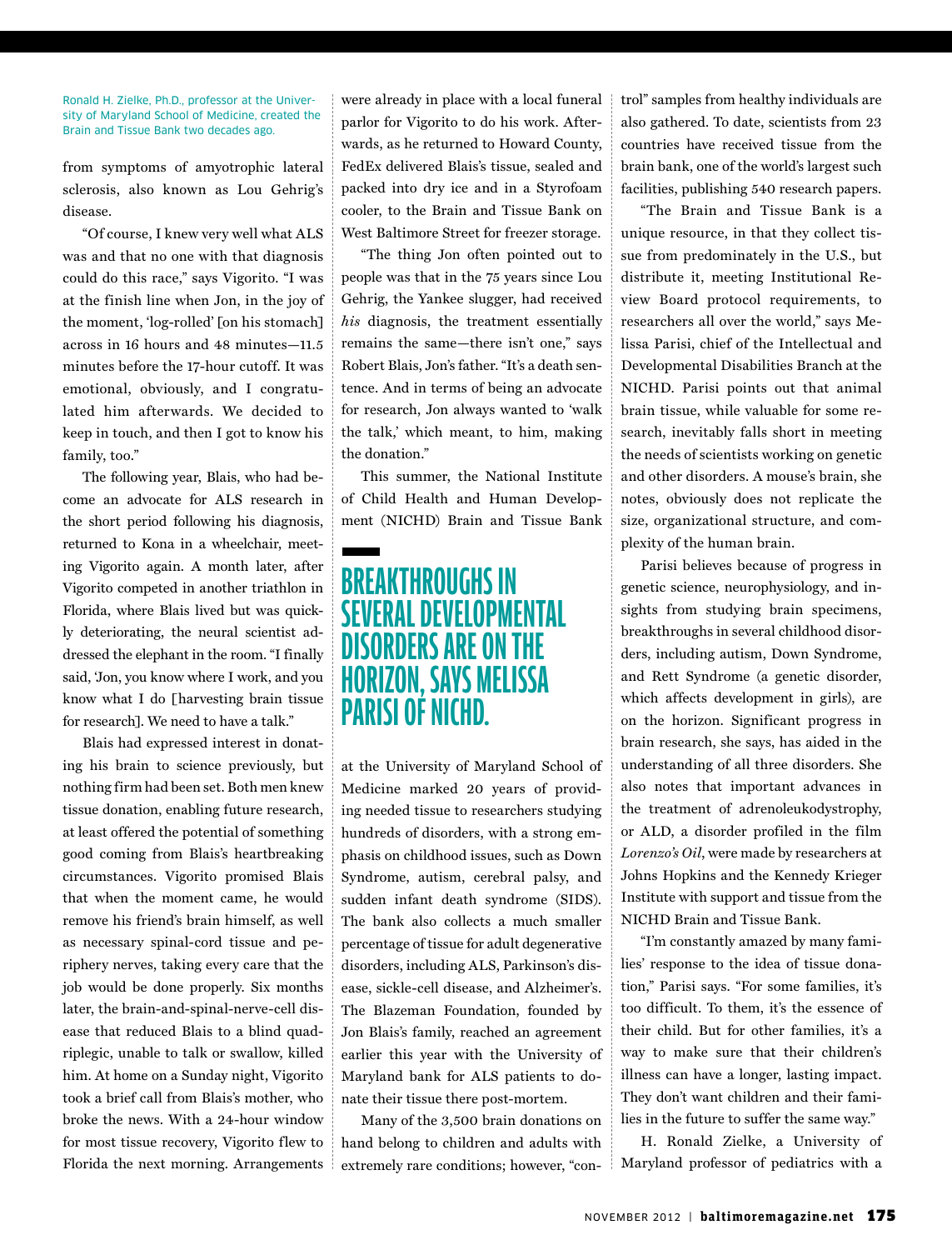Ph.D. in biochemistry, who still serves as director of the Brain and Tissue Bank, was the driving force behind the project's creation two decades ago. Vigorito, who recently retired and is also the founder of the Columbia Triathlon Association, was his first hire. Among other duties, Zielke oversees the legal donation procedures, storage protocols, and research applications. Walking between 33 chest and upright freezers in the basement laboratory, which keep tissue frozen at minus-80 degrees Celsius, Zielke notes that some genetic disorders are so rare that there is not yet sufficient tissue collected to warrant full-on research projects.

When the cantaloupe-sized brains arrive at the bank, technicians carefully split them into two hemispheres in the facility's small lab, then further slice the gray matter into quarter-inch sections. Ultimately, sections from one hemisphere are placed into heat-sealed, heavy plastic bags—identified and catalogued by diagnosis—and placed into the freezers. Sections from the other hemisphere, however, are preserved using a formaldehyde chemical process, also identified and catalogued by diagnosis, of course, and kept in Tupperware-like containers on long shelves behind a locked door.

"This is a safe place to store tissue," he says, gesturing to the freezers' alarms, alternative power system, and backup liquid carbon dioxide tanks. "Twenty years from now, the tissue will be good, and people will be able to use it." Zielke is patient and grandfatherly in his manner, but also serious and direct. "So, yes, it may not be within a year when research begins if you have a very rare disease, but, down the road, when research questions arise and the number of samples grow—it will be available." (Zielke also maintains a dry sense of humor about what some may consider a morbid occupation in a morguelike environment: "We're going to the basement, of course," he quips, leading a visitor down an elevator from his office to



the facility where brain-tissue donations are stored. "Why is it always these things are in the basement? There's no reason.")

Currently, Zielke notes, 20 percent of all requests from the brain bank come from researchers studying autism—a diagnosis now reported in one in 88 children. This past June, the University of Maryland's collection of autism brain samples became ever more critical when an unfortunate freezer malfunction at Harvard-affiliated McLean Hospital in Boston compromised much of that facility's autism-tissue collection, the world's Brain and Tissue Bank director H. Ronald Zielke stands between storage freezers, which maintain a temperature of minus-80 degrees Celcius.

largest at the time. Dr. Francine Benes, director of the Harvard Brain Tissue Resource Center, where the brains were housed, described the loss to the *Boston Globe* as a "priceless collection." "You can't express its value in dollar amounts," she says in the story.

Stephen M. Edelson, Ph.D., director of the Autism Research Institute (ARI), which has a formal partnership with the Brain and Tissue Bank at the University of